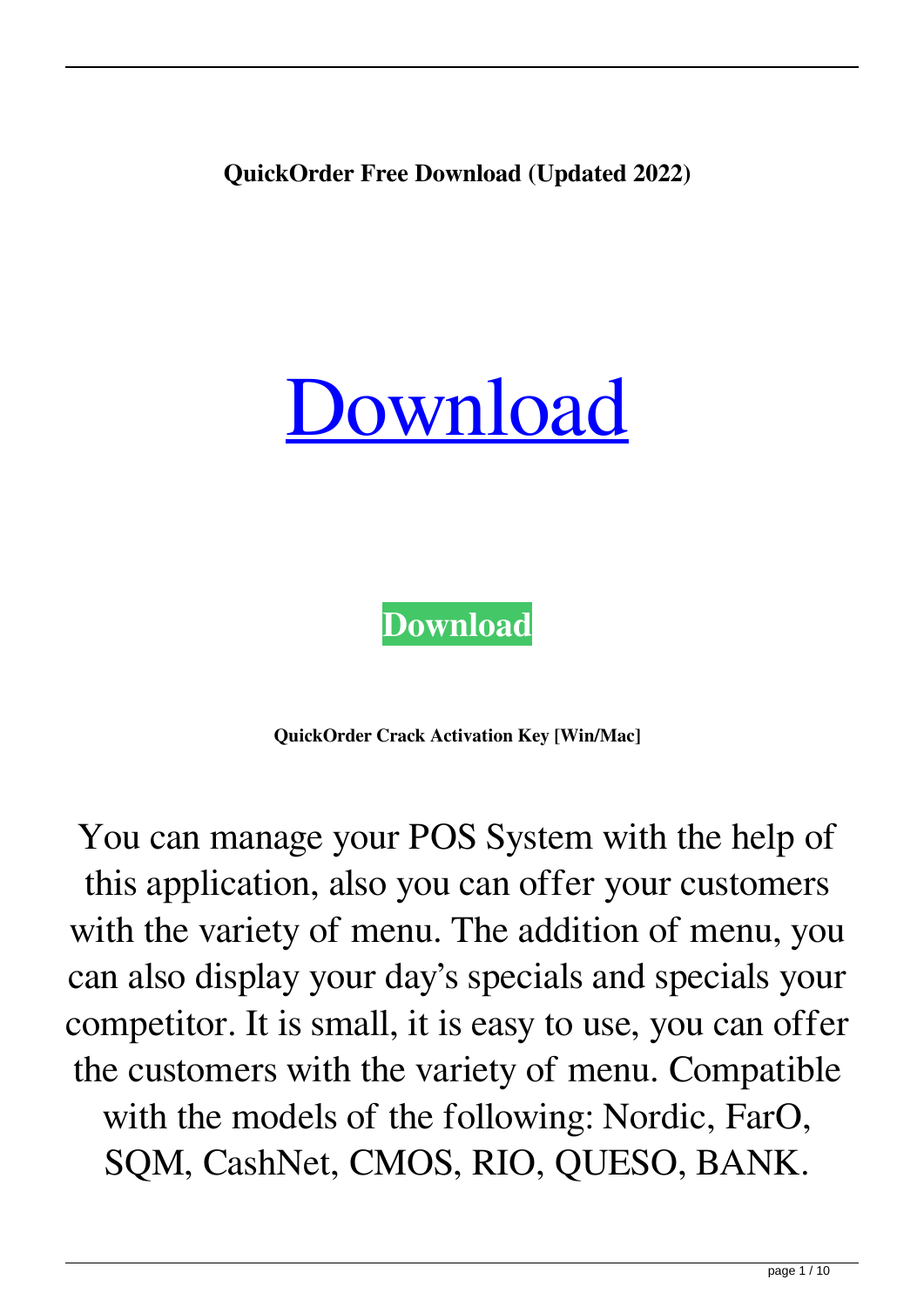Manufacturer: Bar or Restaurant Software Catalog from Windows XP is a catalog tool. You can create, edit, customize your catalog. And also print it. You can send it to printer by the email. Windows XP Catalog Description: Create your catalog is so easy, it will take less than three minutes. You can add the items by insert, paste, and drop down button. You can also make a custom layout of your catalog. Edit/Update Your Catalog: You can edit or update your catalog, and you can save your work to file. It is easy to customize your catalog. You can see all item and description you are putting in your catalog. Email to printer: You can send your catalog to printer by email. It will be printed. You can also send your catalog to folder and printer. Compatible with the models of the following: Windows XP. Manufacturer: Windows System Resource. Here's a lot of good news for you. Bar or Restaurant Software is a leading brand in the restaurant and bar industry. You can install more than 7,000 bar and restaurant software worldwide. You can select the software you

need for your restaurant and bar business. We can help you to install the software you want. If you want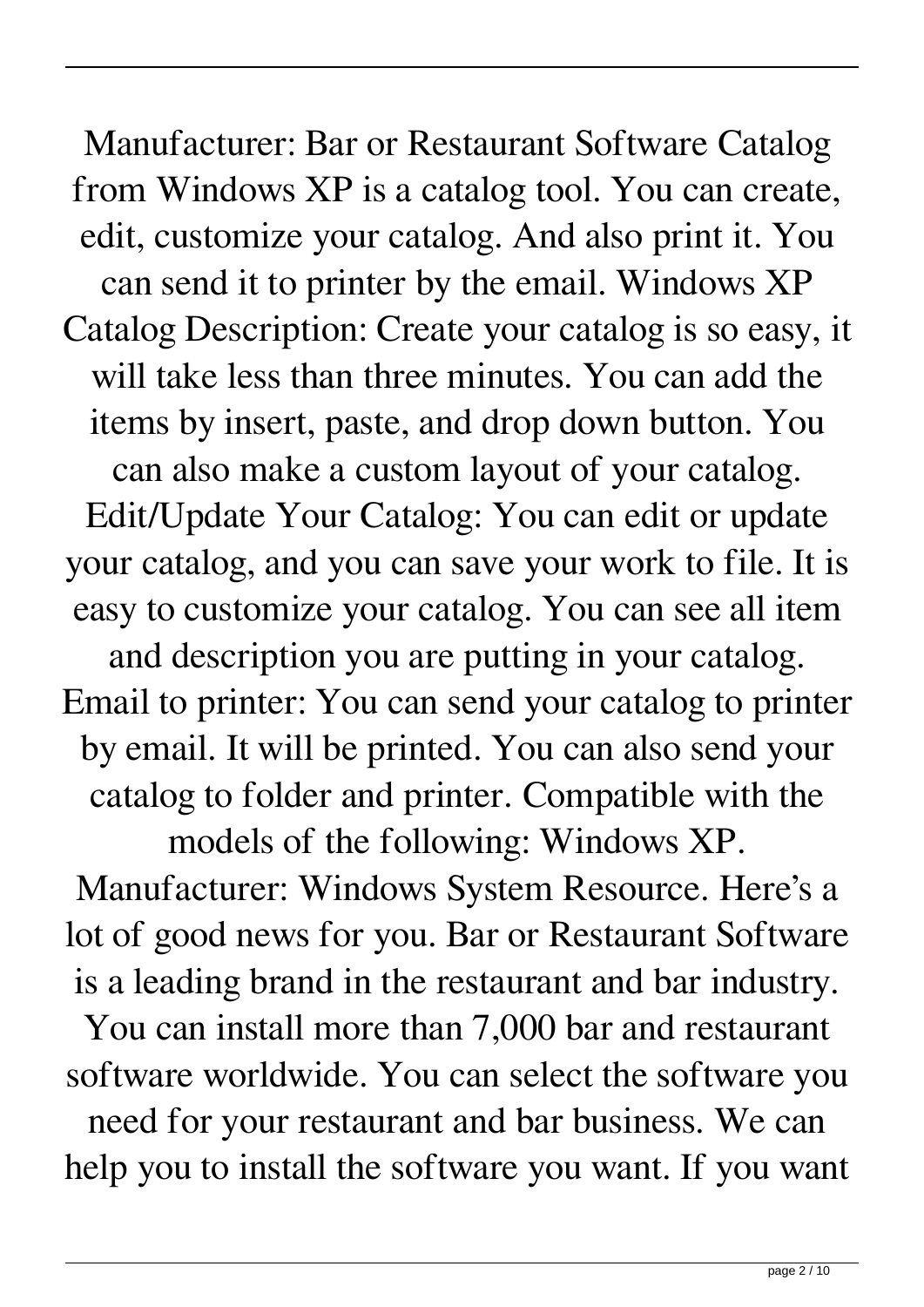to know more information about Bar or Restaurant Software, visit this page Producer has a valuable idea. You can offer your customers with a variety of menu. This is a powerful tool for the restaurant or bar. You can make your menu, logo, day's special. You can also give the amount of your wine or beer list. Producer is a restaurant software to help you to make a variety of menu, day's special, and wine or beer list. You can design your menu. You can customize the font, size, color, background. And also add the picture to the menu. You can offer

**QuickOrder Crack Activator PC/Windows**

- Support of Italian language - Connect iPad as a scanner - Support for POS systems: - Point of Sale - Carryout - Coffee System - Scanner - Printer - Menu - Indoor/Outdoor - Time - Clock - Web Push Notification Our Printer is included in the Hardware Pack For more information, visit: A directory of career opportunities in the creative arts including those for actors, models, designers, etc. The list includes opportunities in the field of entertainment,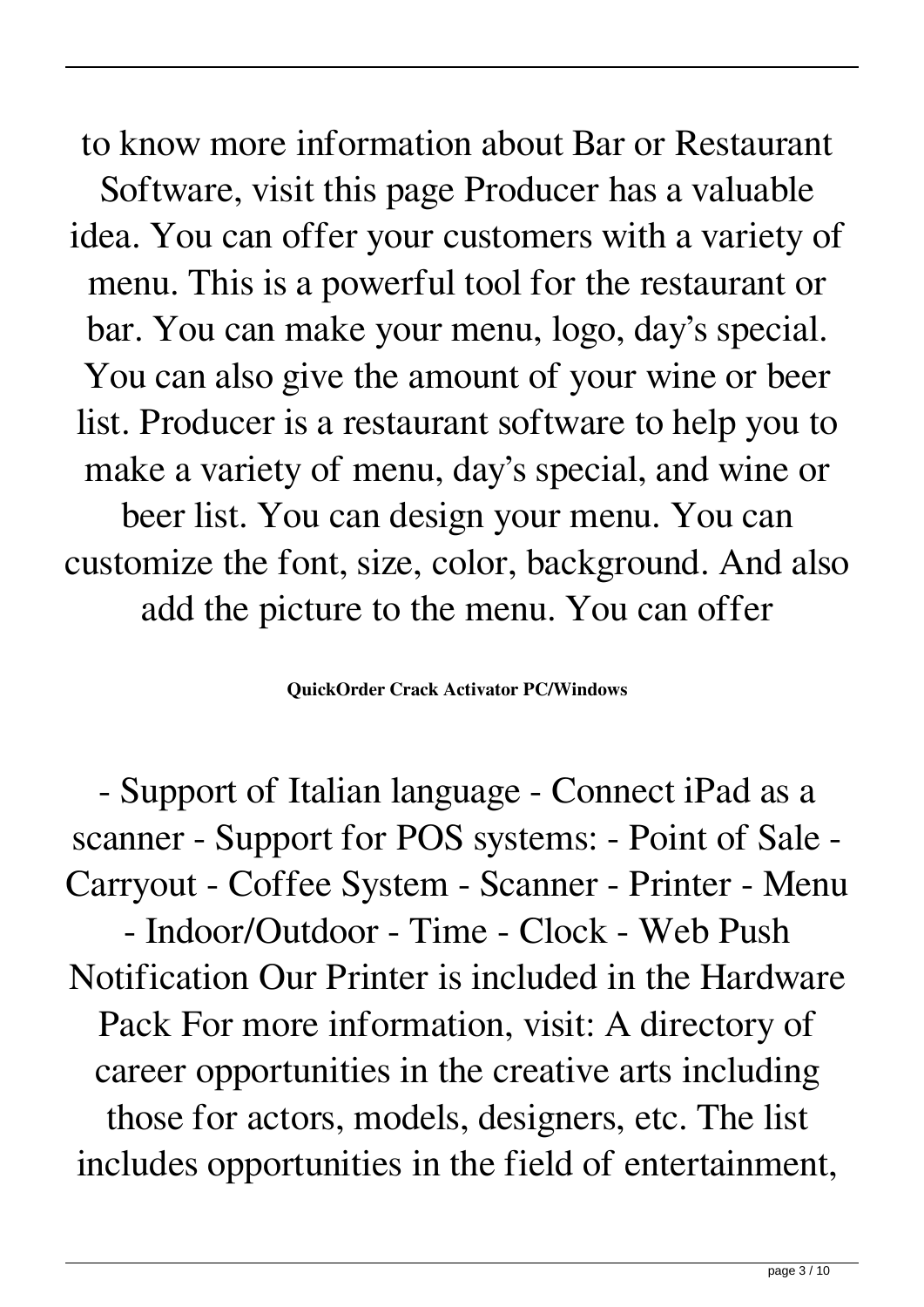models, fashion, film and television, fashion photography, advertising, art, architectural design, business, computers, education, education technology, engineering, events, gaming, graphic design, graphic design, interior design, journalism, law, literature, marketing, music, publishing, real estate, science, sports, technology, theatre, telecommunications, travel and tourism, and many other fields. 100% sure, you will get lots of job opportunities in this field! First of all, let me tell you that this is not a fake video. There is no background noise and the originality of the content is great. I hope you guys will enjoy the same. Other videos : 01. trixii slum safa : Mofalla : dldn nazwa: jo zeszego życia na działającym : the the nr2, nr3, nr4 : full use : all the video which you want, visit the channel: if you want new video, you make a comment. First of all, let me tell you that this is not a fake video. There is no background noise and the originality of the content is great. I hope you guys will enjoy the same. Other videos : 77a5ca646e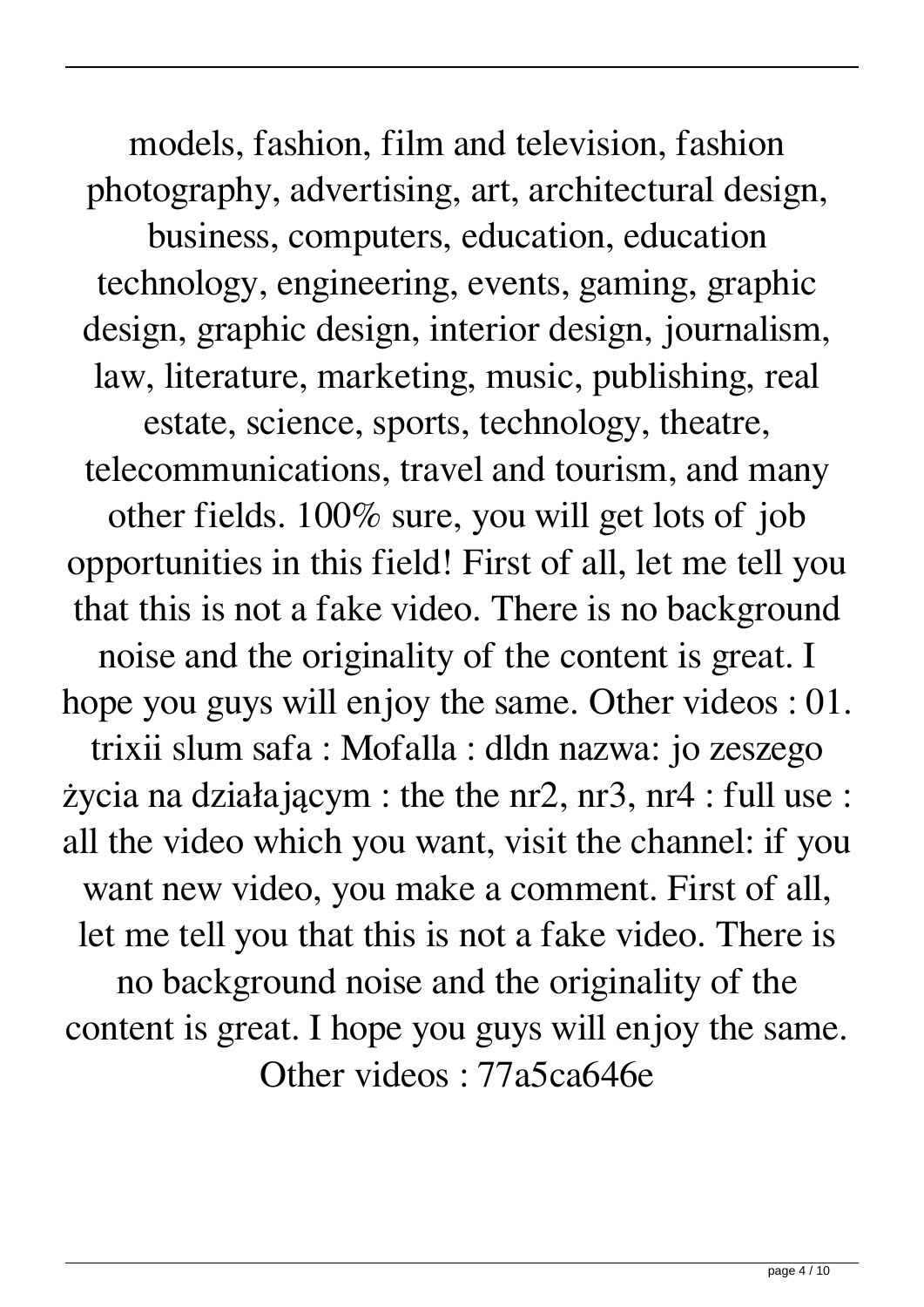OrderPilot is a restaurant ordering software for windows and mac. For a start it can handle food ordering from a number of local restaurants and order through your website. The main features of the software are. 1. It supports integration with online/offline ordering from a number of local restaurants. 2. Restaurant inventory management. 3. Free, you can use it on all computers without a monthly fee. The data is synchronized to your server and windows desktop. Description: RestarVisor is a restaurant ordering software for Windows and Mac. The interface is easy to use and the menus are welldesigned. Automatic integration with Microsoft windows programs makes it simple to update your order, print your receipt and calculate tax. You can also use this software on other computers without an internet connection. The data will be synchronized to your server and windows desktop. Description: PAX is a restaurant order taking program. It's a POS software that works very well and has been tested by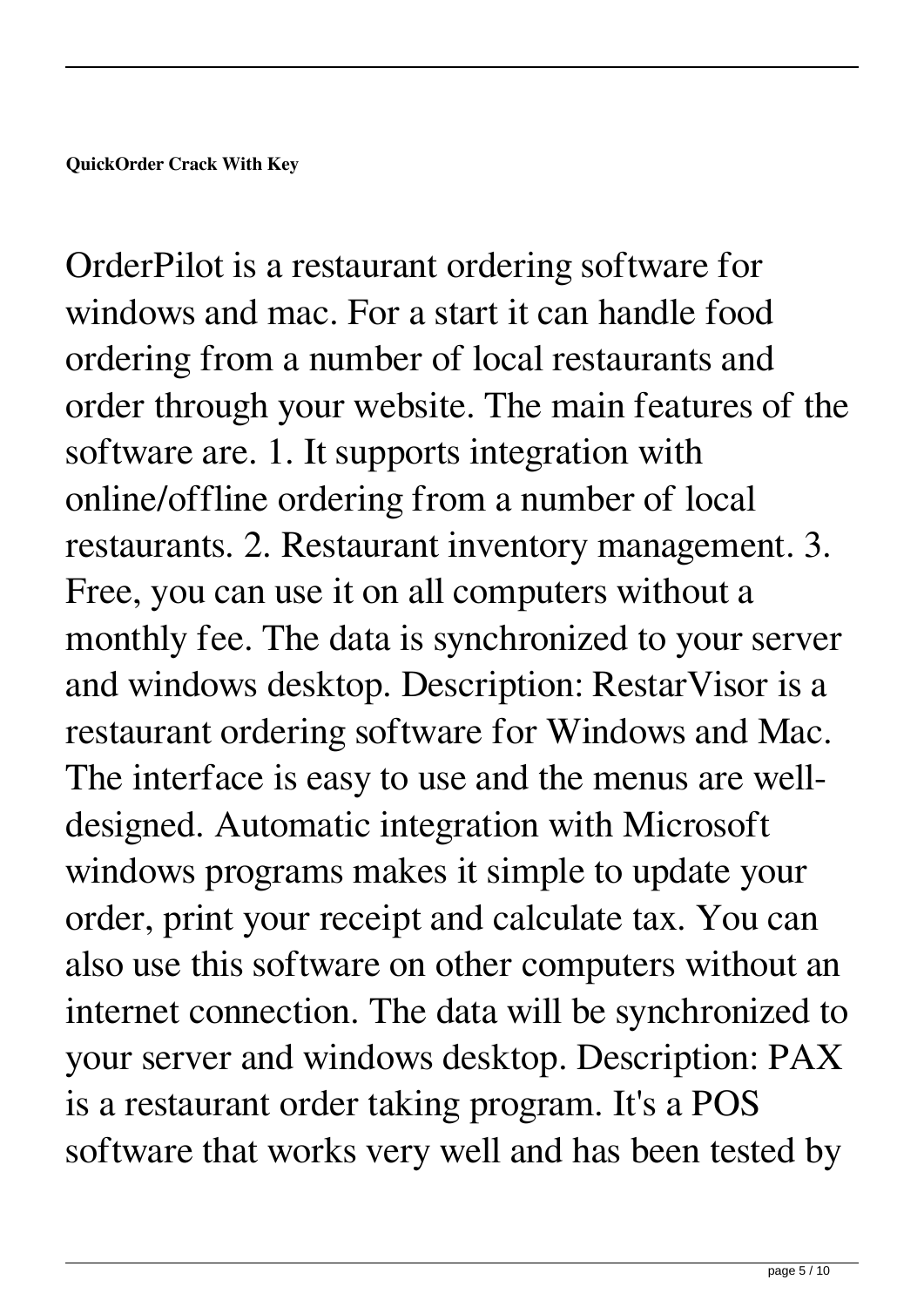us for over 5 years. It's easy to use and will work for your computer or mobile. The interface and menus are well designed. You can print your receipts and calculate tax. You can also use this software on other computers without an internet connection. Description: EKOSoft POS is a free, easy to use restaurant ordering software. The interface is very easy to use and all menus are well designed. It works on Windows and Linux. The software supports integration with Microsoft windows programs and any mobile computer (android, IOS). The data is synchronized with your server. Description: Paperfolio is a restaurant order taking software, works on all computers with windows and mac. The interface is very easy to use and all menus are well designed. The software supports integration with Microsoft windows programs and any mobile computer (android, IOS). The data is synchronized with your server. The software allows you to print your receipts. Description: POSMax is a restaurant order taking software that works with Windows and Mac. The menus are well designed. It supports integration with Microsoft windows programs and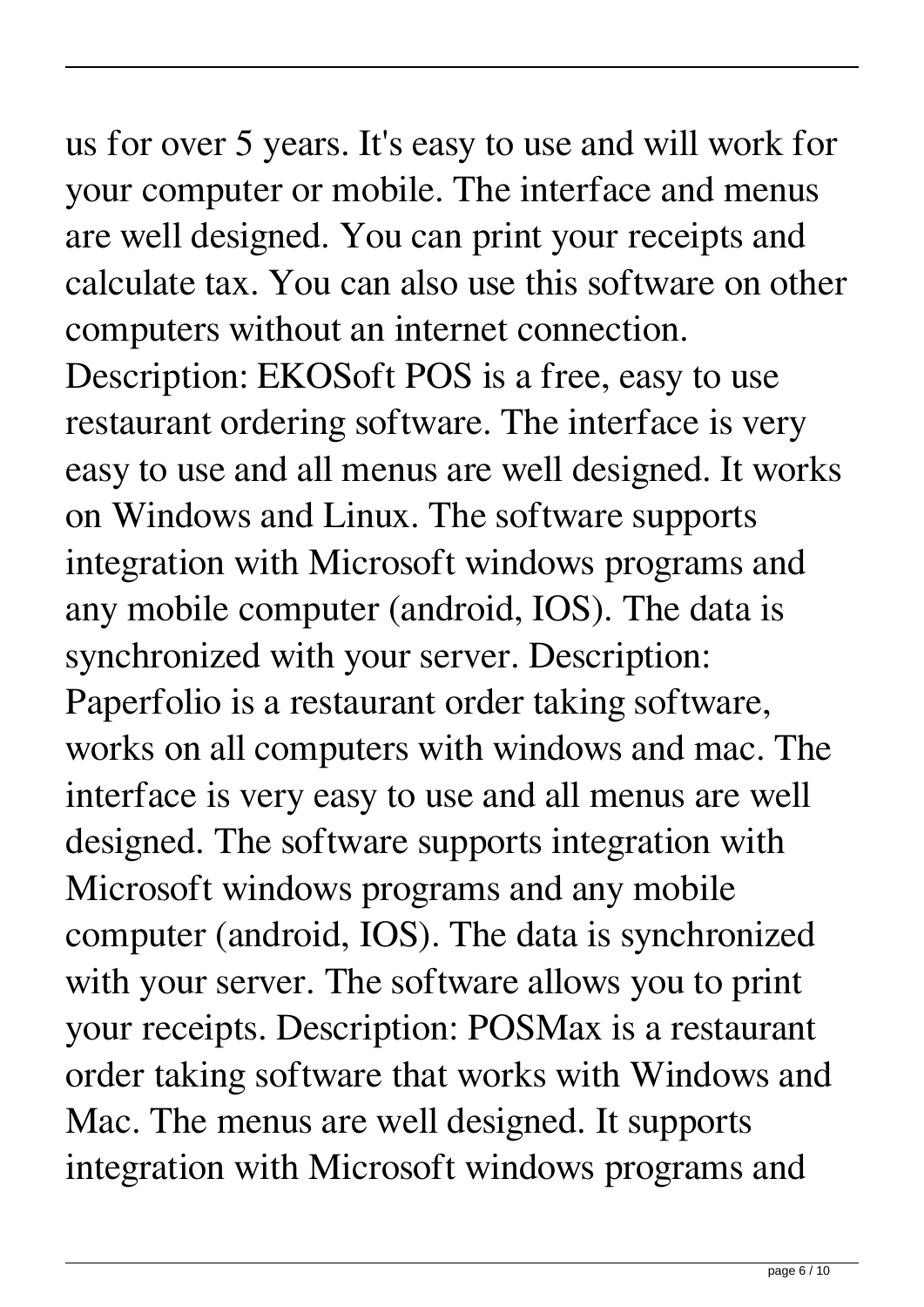any mobile computer (android, IOS). The data is synchronized with your server. The software allows you to print your receipts. Description: PriceTracker is a restaurant ordering software that works with Windows and Mac. PriceTracker allows you to

calculate the prices of your menu items. You can select from hundreds of restaurant menus. You can also select items and then print your receipt. You can also set up your POS to print your taxes. You can

**What's New In QuickOrder?**

Hardware Requirements: Please consider to use the Computer and the USB cable, and connect to the monitor. 1. Computer Windows 7 and later 2. USB cable 3. Support for USB port (please refer to QuickOrder manual) 4. Monitor can support with Windows 7 and later You can print the document for the customer on monitor touch. Software Requirements: To order function of QuickOrder, please install this software. 1. Microsoft Office: 2. CEI POS (\*link to download the QuickOrder user manual) Additional Power: Additional power is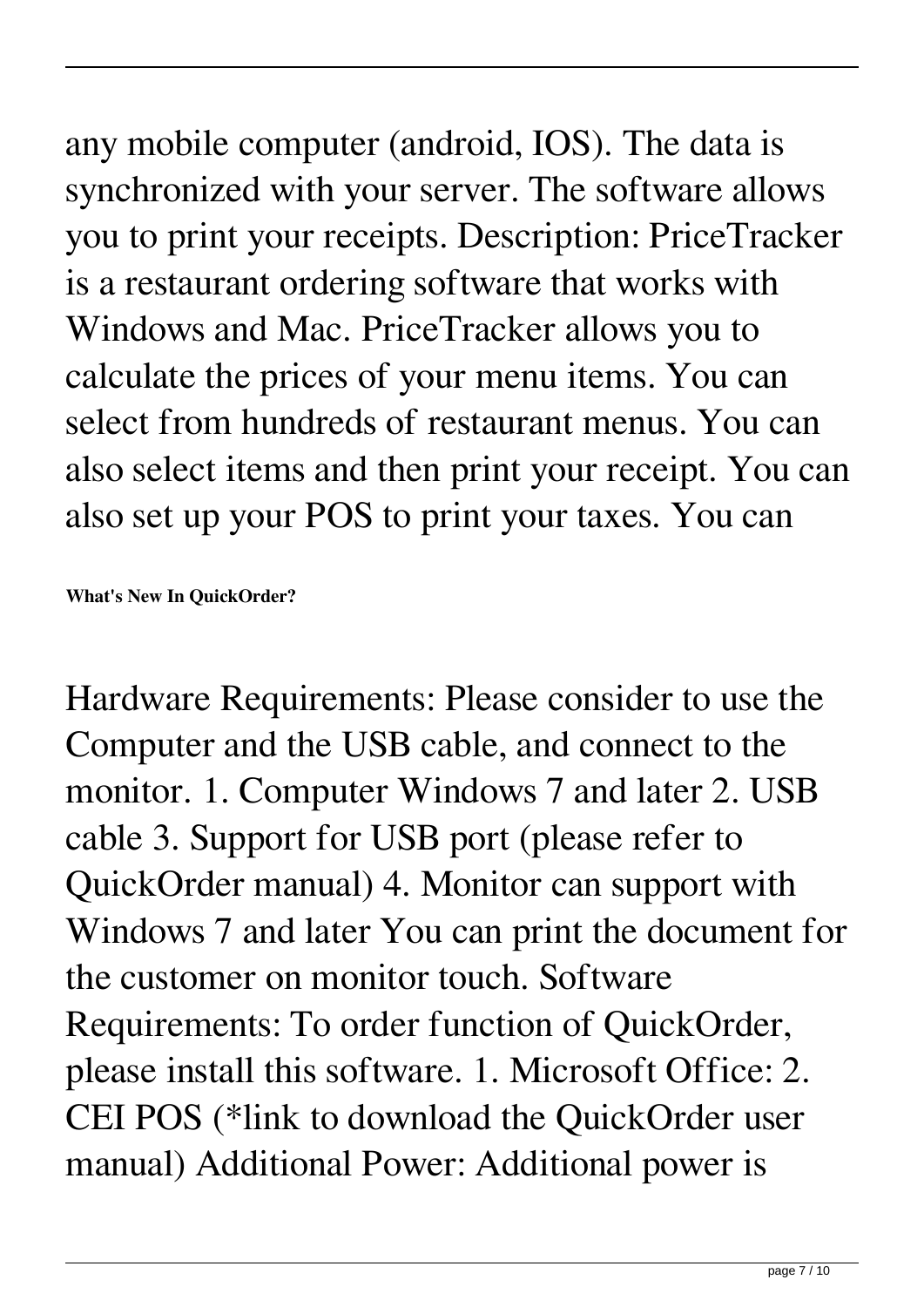## needed to operate this unit for up to 30 minutes. Input voltage: Input voltage: 220 V 50/60Hz, Japan 220V 50/60Hz, US 100/240V 50/60Hz Interface:

Interface: USB Type: DIN-1394 Note: The input power must be 240V AC. The wiring is very similar to that used in Japanese vending machines. The output power is 5W. When the unit is not operating, the power is used to keep the LEDs, fans, and motors running. Please read through the QuickOrder manual before use. When the Power Switch is turned on, the LED will change color as the operating status. LED will be dimmed with low power LED will be turned on with full power The Power Switch is off. Why the Power Switch will be off when the Power Switch is on? The Unit has been turned off when the Power Switch is on. Please turn off the unit. LED blinks with an error code or the display does not turn on Connection Issue: If you cannot connect the QuickOrder, please check whether: 1. The serial cable is connected properly. 2. Serial port is working properly. 3. If the Serial Port has been used, please clean it with alcohol. 4. The serial cable should be used. 5. Please check the connection position of the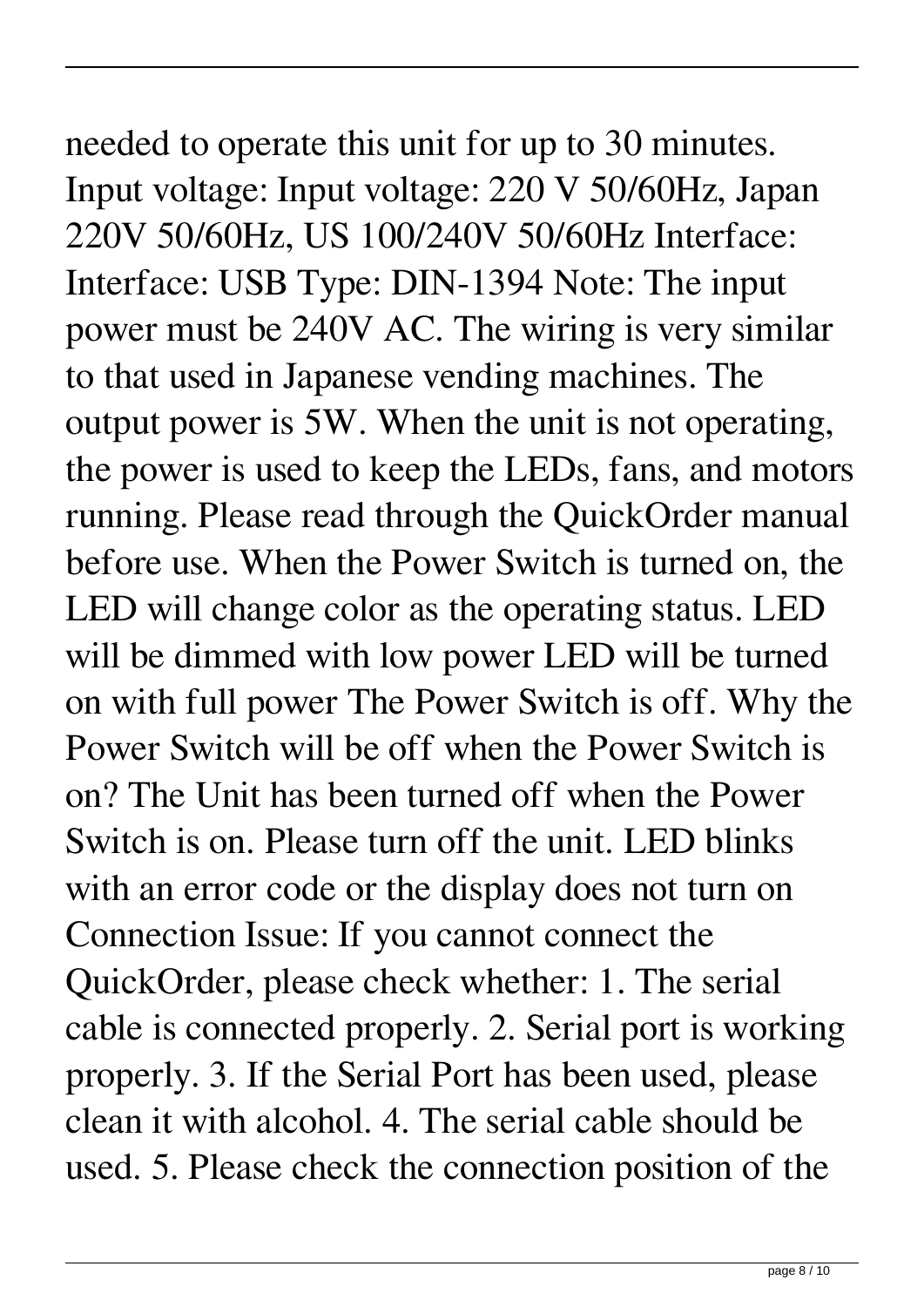QuickOrder. 6. If you use the serial cable without the "COM" function, the "COM" function must be turned on. 7. Please confirm the serial cable type. 8. The serial cable must be correctly connected. 9. If you use the USB cable, please check whether the QuickOrder is connected to the computer. 10. The USB cable is connected properly. 11. Please check the connection position of the QuickOrder. 12. The computer is connected to the QuickOrder. 13. Please check whether QuickOrder is registered in the computer. 14. The computer is not connected to the QuickOrder.